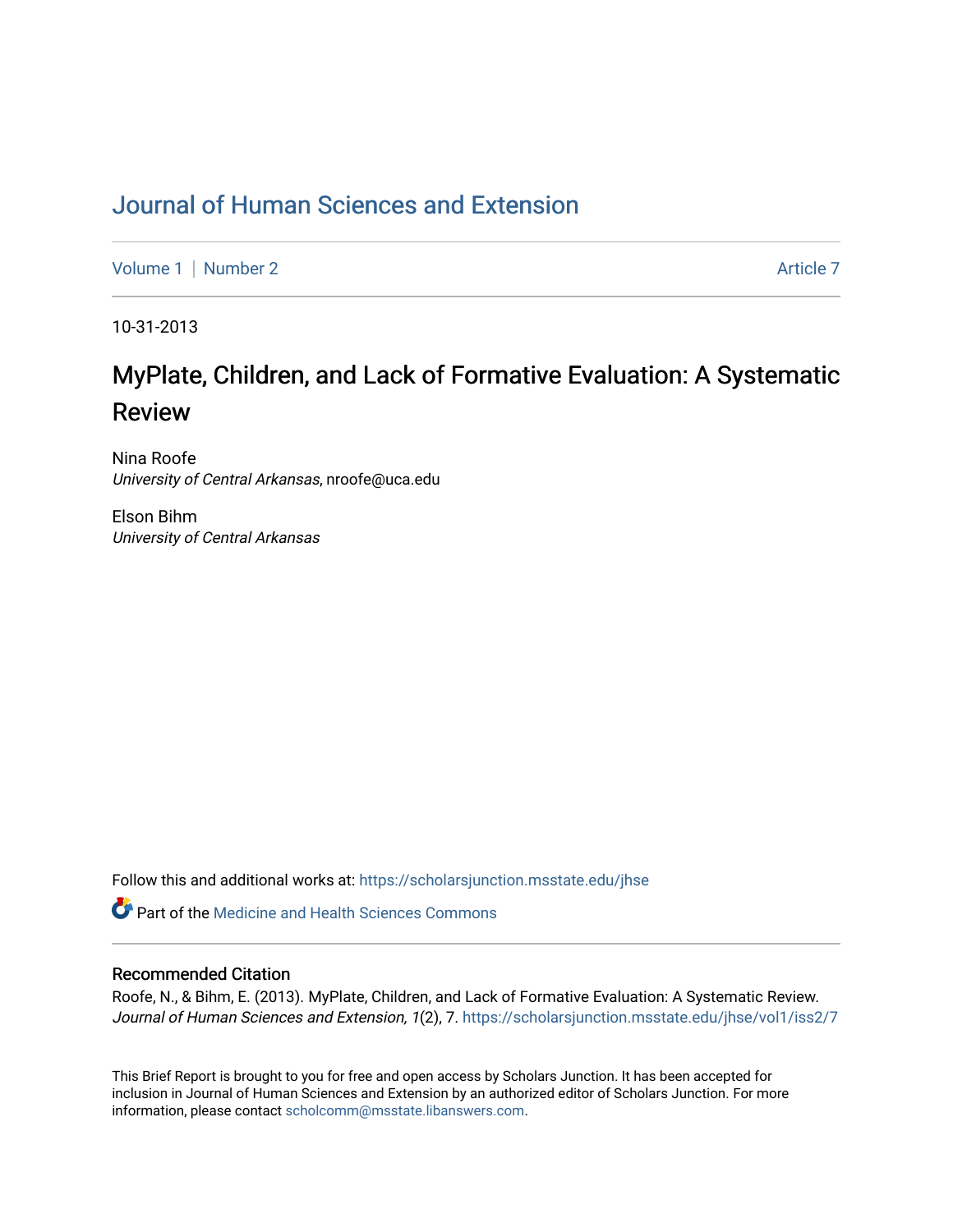## *MyPlate***, Children, and Lack of Formative Evaluation: A Systematic Review**

**Nina Roofe Elson Bihm** *University of Central Arkansas* 

*Beginning at the critical preschool level, preventing childhood obesity is a multifaceted challenge with health, economic, ethical, and social implications. In particular, increasing emphasis will be placed upon educating children and their caregivers about the USDA's MyPlate model of good nutrition. To date, evidence-based efforts to teach preschool children nutrition facts and appropriate behaviors are limited, and developers of evidence-based practices do not appear to use formative-evaluation to an adequate extent. Crucial among these evaluations is assessing what the preschool child already knows about the MyPlate components (fruits, vegetables, grains, protein, and dairy). University researchers along with graduate students in nutrition and psychology conducted a review of current research regarding the use of MyPlate in early childhood education settings. Minimal empirical studies were found, indicating a need to expand the literature in the areas of MyPlate, early childhood nutrition education, and formative evaluation. In the current article, authors present the systematic review process of the scant knowledge that exists regarding formative evaluation research to document what preschool-age children already know about nutrition, suggest ways that this research base might be expanded, and advocate for the increased use of formative evaluation in both research and curriculum development.* 

*Keywords: MyPlate, formative evaluation, nutrition education, children, pediatric*

#### **Introduction**

## **Health Implications**

Beginning at the critical preschool level, preventing childhood obesity is a multifaceted challenge with health, economic, ethical, and social implications. In particular, increasing emphasis will be placed on educating children and their caregivers about the U.S. Department of Agriculture's (USDA) *MyPlate* model of good nutrition. As we later demonstrate, evidencebased efforts to teach preschool-age children nutrition facts and appropriate behaviors are limited, and developers of evidence-based practices do not appear to use formative evaluation to

Direct correspondence to Nina Roofe at nroofe@uca.edu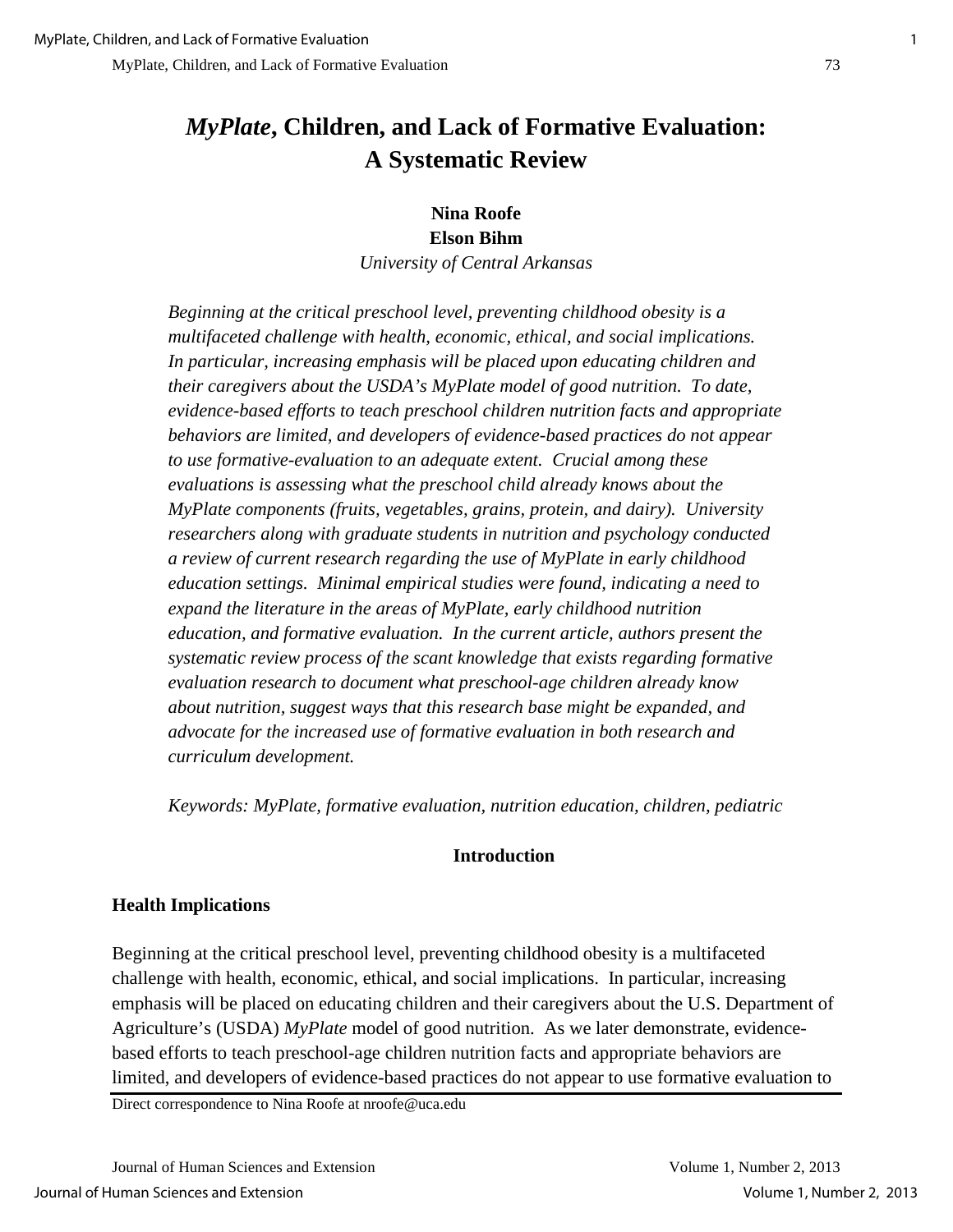an adequate extent. Crucial among these evaluations is assessing what the preschool child already knows about the *MyPlate* components (fruits, vegetables, grains, protein, and dairy).

Pediatric obesity has reached epidemic proportions in the U.S. According to the latest national survey conducted by the Centers for Disease Control and Prevention (CDC), 17% of children and adolescents aged 12-19 years are overweight (Ogden & Carroll, 2010), and one in seven low-income preschool children is obese (CDC, 2010) . Unfortunately, ethnic minority status and low socioeconomic status correlate with pediatric obesity (CDC, 2012). The increasing prevalence of overweight youth presents a huge public health challenge, since overweight youth are more likely to become overweight adults. Additionally, improved body image and reduced teasing provide psychological and social benefits to children, which may enhance academic learning (Pyle et al., 2006).

## **Education Implications**

Effective school-based programs are critical for addressing this problem (Briggs, Fleischhacker, & Mueller, 2010; Ritchie, Crawford, Hoelscher, & Sothern, 2006). However, studies show varying degrees of effectiveness of school-based programs in certain areas, such as enhancing nutrition knowledge and behavior change (Heim, Stang, & Ireland, 2009; Sweitzer et al., 2011). Despite considerable efforts, effective prevention of pediatric overweight and obesity remains elusive; therefore, it is imperative that such programs begin very early—in the preschool years when life-long habits are established—and involve the family in a comprehensive manner.

#### **Formative Evaluation**

Formative evaluation, or formative assessment, is defined as "a range of formal and informal assessment procedures employed by teachers during the learning process in order to modify teaching and learning activities to improve student attainment" (Crooks, 2001, p. 838). What children know about specific components of the new *MyPlate* will be critical in coming years, as government, the public, and educators in formal and informal settings strive to educate children on the components of *MyPlate*, its benefits, and the behaviors involved in maintaining a balanced diet (Post, Haven, & Maniscalco, 2012). *MyPlate* has five basic food groups that children can learn, including fruits, vegetables, grains, proteins, and dairy. These are very sophisticated concepts, and one wonders how to simplify them, especially for preschool-age children. Further, USDA suggests these components of the *MyPlate* movement: Enjoy your food, but eat less; Make half your plate fruits and vegetables; Make half your grains whole grains; Switch to fatfree or low-fat (1%) milk; Choose foods with lower amounts of sodium; and Drink water instead of sugary drinks. Providing interesting and pedagogically-sound interventions in a variety of settings, both formal (school-based) and informal (other than school-based) provide children the opportunity to learn and use the concepts (cf. Fisch & Bernstein, 2001).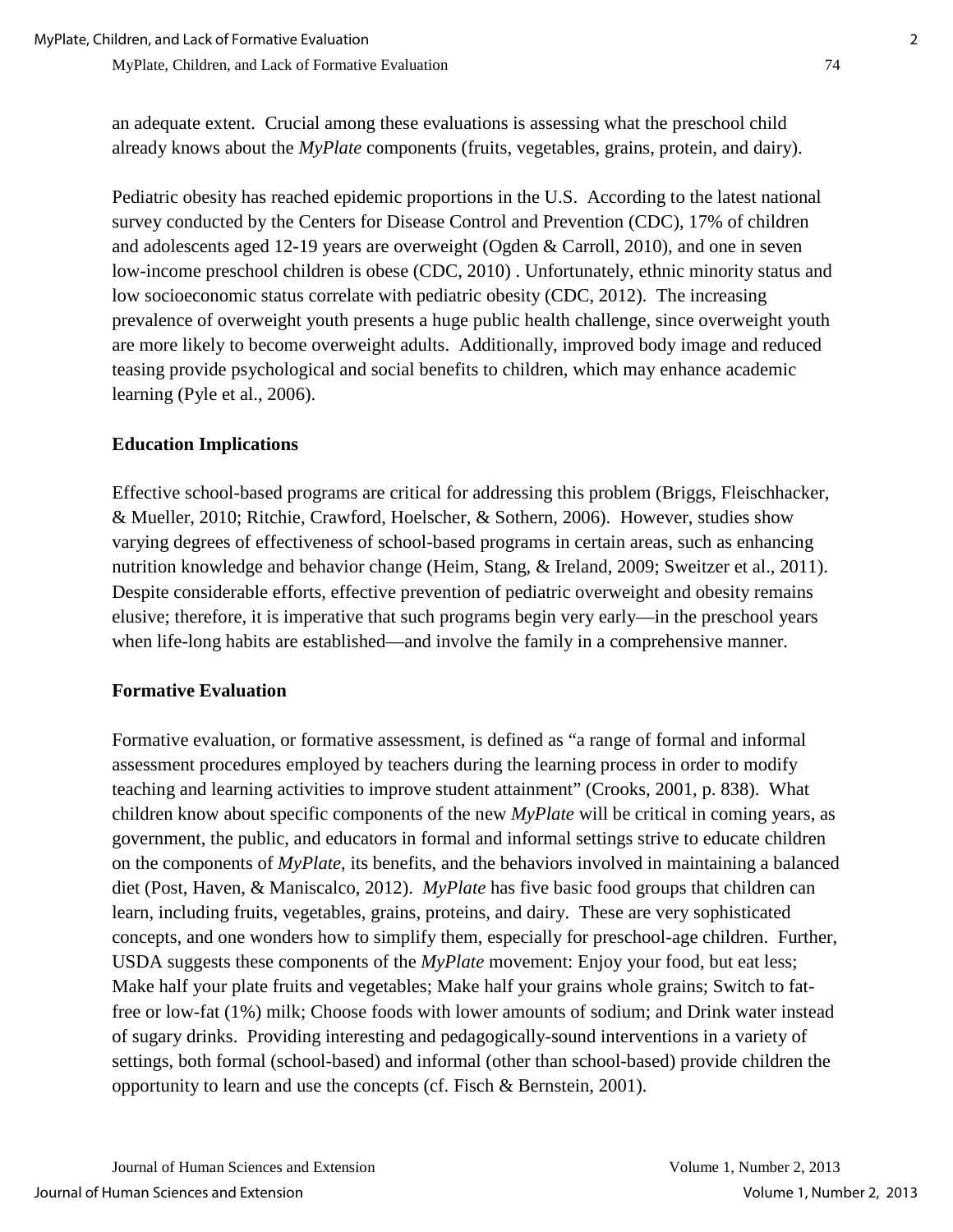Whatever the setting, both summative and formative evaluation are critical. Summative evaluation is typically the focus of program developers, as this is required by most grant funders to demonstrate that the program works. Barriers to formative research include concerns about the time it takes to conduct and the usefulness of results which can be addressed with proper education and training (Looney, 2011). The results of this project confirm that formative evaluation receives less focus in the literature. Thus, a need exists for program developers and researchers to take formative evaluation seriously and to more openly describe these activities.

An essential first step in formative evaluation is to ask: What does the child already know? This question can be addressed by: (a) reviewing the published research literature on children's agerelated knowledge and understanding and (b) asking the child directly as part of the curriculum development process. The latter was pioneered in informal settings by Edward Palmer & the Children's Television Workshop who developed the *Sesame Street* television program (Palmer, 1976). In this research, preschool-age children were observed watching various scenes. Their verbal responses, facial expressions and other nonverbal reactions were meticulously recorded to determine their level of acceptance of various puppets and engagement with the various topics. This information was then used to make programming decisions. The formative evaluation process used by the Children's Television Workshop remains the gold standard for evaluation of informal education (Fisch & Bernstein, 2001; Truglio, Lovelace, Seguí, & Scheiner, 2001).

In the current study, researchers attempted to locate research articles that had relevance to understanding children's knowledge of the components of *MyPlate* and to determine if any of these articles addressed formative evaluation in any way. This type of information, more so than the results of summative studies, reveals preconceptions, misconceptions, and effective pedagogical practices.

#### **Method**

Researchers conducted a research review with the following databases: ERIC, PsycINFO, and Medline via EBSCO. To search, the following keywords were used: fruit(s), vegetable(s), calcium, dairy, protein, grains, and digestion. When a search yielded an unwieldy number of articles, the search was further limited with the keyword "knowledge." Searches were limited to preschoolers and original research in full-text, peer-reviewed journal articles within the past ten years. Three researchers (the senior author and two graduate students) classified the abstract of each article as relevant to *MyPlate* or not, then divided all relevant articles into (a) empiricallybased programs to teach children any one of the components of *MyPlate* (e.g., eating more fruits) or (b) a developmental study that assessed children's pre-existing knowledge (accurate or misconceptions) relevant to *MyPlate*, including the processes of digestion and growth. The full article was obtained and reviewed when there was a need for greater clarity.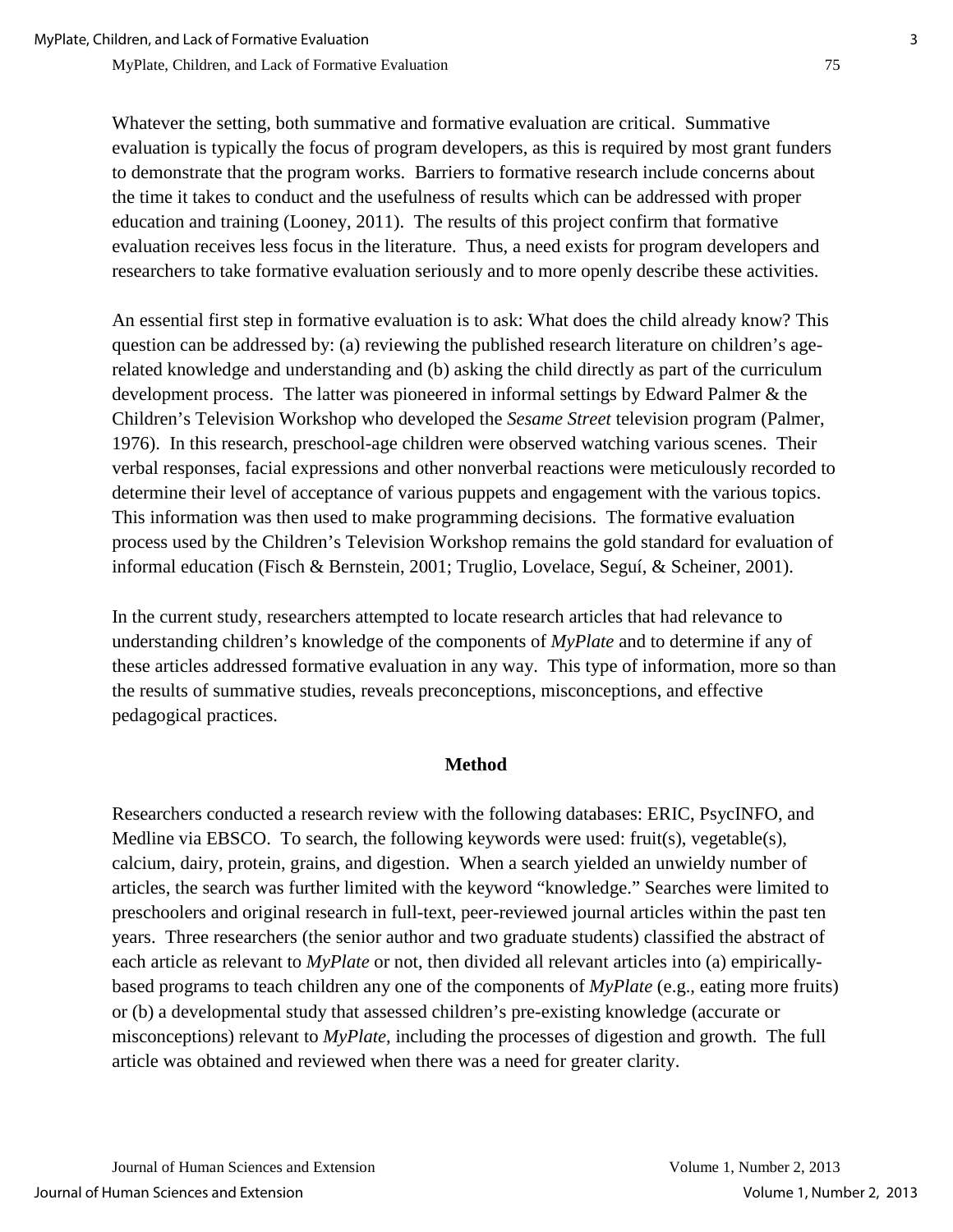## **Findings**

The number of peer-reviewed, empirical research articles identified by this search was minimal (see Table 1). Of the empirically-based educational programs designed to teach preschoolers about any of these concepts, there were thirteen articles. However, an analysis of these articles indicated that only one (Pivonka, Seymour, McKenna, Baxter, & Williams, 2011) focused on formative evaluation. Three experimental studies were found which focused on teaching methods; however, these articles did not include a program development emphasis, and therefore, no formative evaluation. The results of this search suggest that researchers do not emphasize formative evaluation in their work; however, this type of information, if published, would be invaluable for those who design nutrition programs for preschool-age children.

| <b>Database</b> | <b>Keywords</b> | <b>Citation</b>                                                 |
|-----------------|-----------------|-----------------------------------------------------------------|
| <b>ERIC</b>     | Preschool       | Sweitzer, S. J., Briley, M. E., Roberts-Gray, C., Hoelscher, D. |
|                 | Knowledge       | M., Harrist, R. B., Staskel, D. M., & Almansour, F. D.          |
|                 | Fruits          | (2011). Psychosocial outcomes of "Lunch is in the Bag": A       |
|                 | Vegetables      | parent program for packing healthful lunches for preschool      |
|                 |                 | children. Journal of Nutrition Education and Behavior, 43(6),   |
|                 |                 | 536-542. doi:10.1016/j.jneb.2010.10.009                         |
|                 |                 | Condrasky, M. D., Williams, J. E., Catalano, P., & Griffin, S.  |
|                 |                 | F. (2011). Development of psychosocial scales for evaluating    |
|                 |                 | the impact of a culinary nutrition education program on         |
|                 |                 | cooking and healthful eating. Journal of Nutrition Education    |
|                 |                 | and Behavior, 43(6), 511-516.                                   |
|                 |                 | doi:10.1016/j.jneb.2010.09.013                                  |
|                 |                 | Holub, S. C., & Musher-Eizenman, D. R. (2010). Examining        |
|                 |                 | preschoolers' nutrition knowledge using a meal creation and     |
|                 |                 | food group classification task: Age and gender differences.     |
|                 |                 | Early Child Development and Care, 180(6), 787-798.              |
|                 |                 | doi:10.1080/03004430802396027                                   |
|                 |                 | Kannan, S., Smith, R., Foley, C., Del Sole, S., White, A.,      |
|                 |                 | Sheldon, L. A., Mieticki-Floyd, S., & Severin, S. (2011).       |
|                 |                 | "FruitZotic": A sensory approach to introducing preschoolers    |
|                 |                 | to fresh exotic fruits at Head Start locations in western       |
|                 |                 | Massachusetts. Journal of Nutrition Education and Behavior,     |
|                 |                 | 43(3), 205-206. doi:10.1016/j.jneb.2010.09.010                  |
|                 |                 | Neimeier, B., Tande, D. L., Hwang, J., Stastny, S., &           |
|                 |                 | Hektner, J. M. (2010). Using education, exposure, and           |
|                 |                 | environments to increase preschool children's knowledge         |
|                 |                 | about fruit and vegetables. Journal of Extension, 48(1), 1-5.   |

*Table 1: Results of Article Search*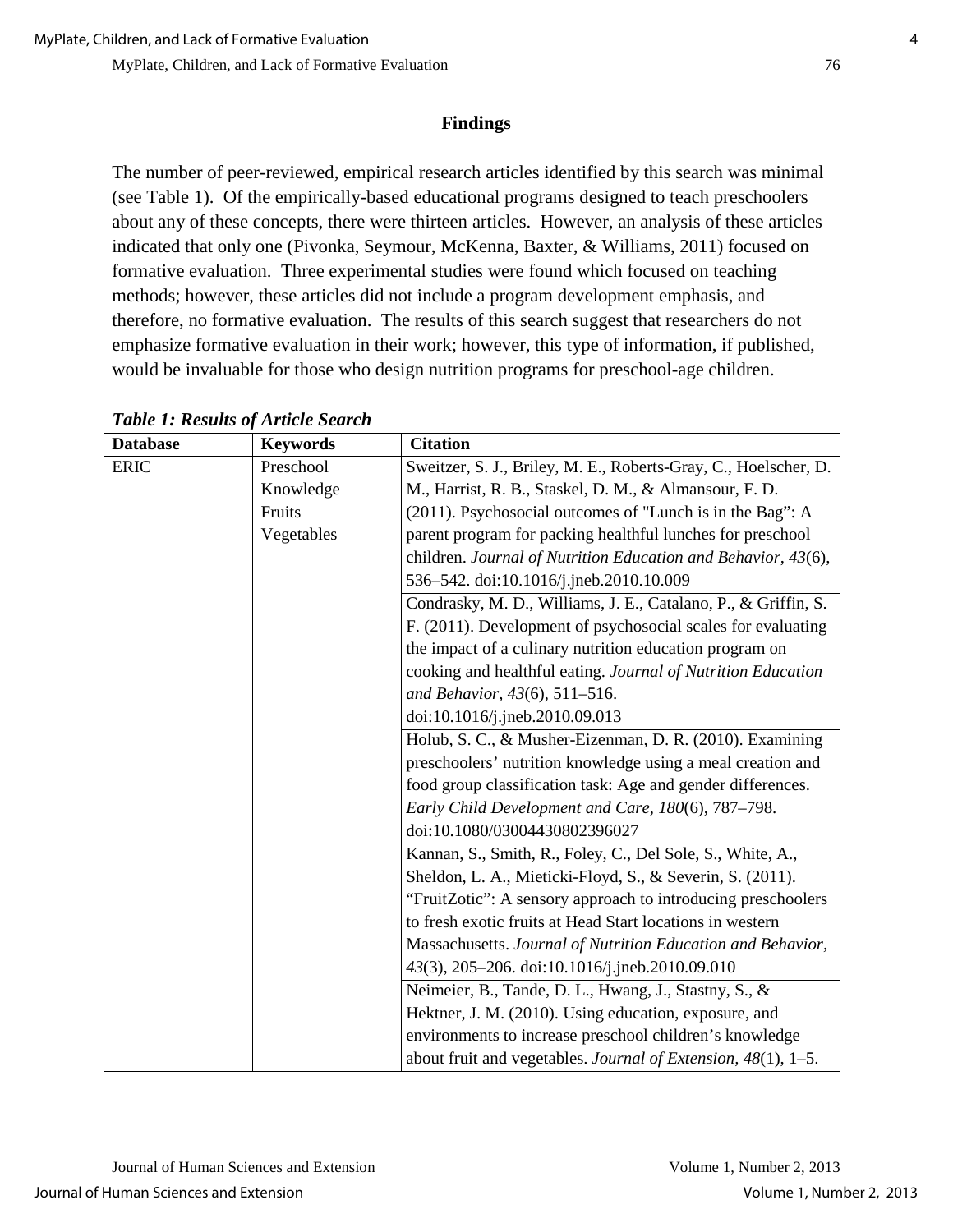| PsycINFO     | Preschool  | Archuleta, M. (2009). Nutrition educators-providing            |
|--------------|------------|----------------------------------------------------------------|
|              | Knowledge  | practical support for families. Journal of Nutrition Education |
|              | Fruits     | and Behavior, 41(2), 77. doi:10.1016/j.jneb.2009.01.002        |
| Medline via  | Preschool  | Pivonka, E., Seymour, J., McKenna, J., Baxter, S. D., &        |
| <b>EBSCO</b> | Knowledge  | Williams, S. (2011). Development of the behaviorally           |
|              | Fruits     | focused Fruits & Veggies-More Matters public health            |
|              |            | initiative. Journal of the American Dietetic Association,      |
|              |            | 111(10), 1570-1577. doi:10.1016/j.jada.2011.07.001             |
|              |            | Horodynski, M. A., Stommel, M., Brophy-Herb, H., Xie, Y.,      |
|              |            | & Weatherspoon, L. (2010). Low-income African American         |
|              |            |                                                                |
|              |            | and non-Hispanic White mothers' self-efficacy, "picky eater"   |
|              |            | perception, and toddler fruit and vegetable consumption.       |
|              |            | Public Health Nursing, 27(5), 408-417. doi:10.1111/j.1525-     |
|              |            | 1446.2010.00873.x                                              |
|              |            | Horodynski, M., Hoerr, S., & Coleman, G. (2004). Nutrition     |
|              |            | education aimed at toddlers: A pilot program for rural, low-   |
|              |            | income families. Family and Community Health: The              |
|              |            | Journal of Health Promotion and Maintenance, 27(2), 103-       |
|              |            | 113                                                            |
|              |            | Contento, I. R., Randell, J. S., & Basch, C. E. (2002).        |
|              |            | Review and analysis of evaluation measures used in nutrition   |
|              |            | education intervention research. Journal of Nutrition          |
|              |            | Education and Behavior, 34(1), 2-25. doi:10.1016/S1499-        |
|              |            | 4046(06)60220-0                                                |
|              | Preschool  | Wyse, R., Campbell, E., Nathan, N., & Wolfenden, L. (2011).    |
|              | Knowledge  | Associations between characteristics of the home food          |
|              | Vegetables | environment and fruit and vegetable intake in preschool        |
|              |            | children: A cross-sectional study. BMC Public Health, 11(1),   |
|              |            | 938.                                                           |
|              |            | Edwards, J. A., & Hartwell, H. H. (2002). Fruit and            |
|              |            | vegetables: Attitudes and knowledge of primary school          |
|              |            | children. Journal of Human Nutrition and Dietetics, 15(5),     |
|              |            | 365-374. doi:10.1046/j.1365-277X.2002.00386.x                  |
|              |            | Lowe, C. F., Horne, P. J., Tapper, K., Bowdery, M., &          |
|              |            | Egerton, C. (2004). Effects of a peer modelling and rewards-   |
|              |            | based intervention to increase fruit and vegetable             |
|              |            | consumption in children. European Journal of Clinical          |
|              |            | Nutrition, 58(3), 510-522. doi:10.1038/sj.ejcn.1601838         |

### **Discussion and Application**

This review suggests a need to focus on formative evaluation in program and research development related to *MyPlate* education for preschool-age children. Further, if detailed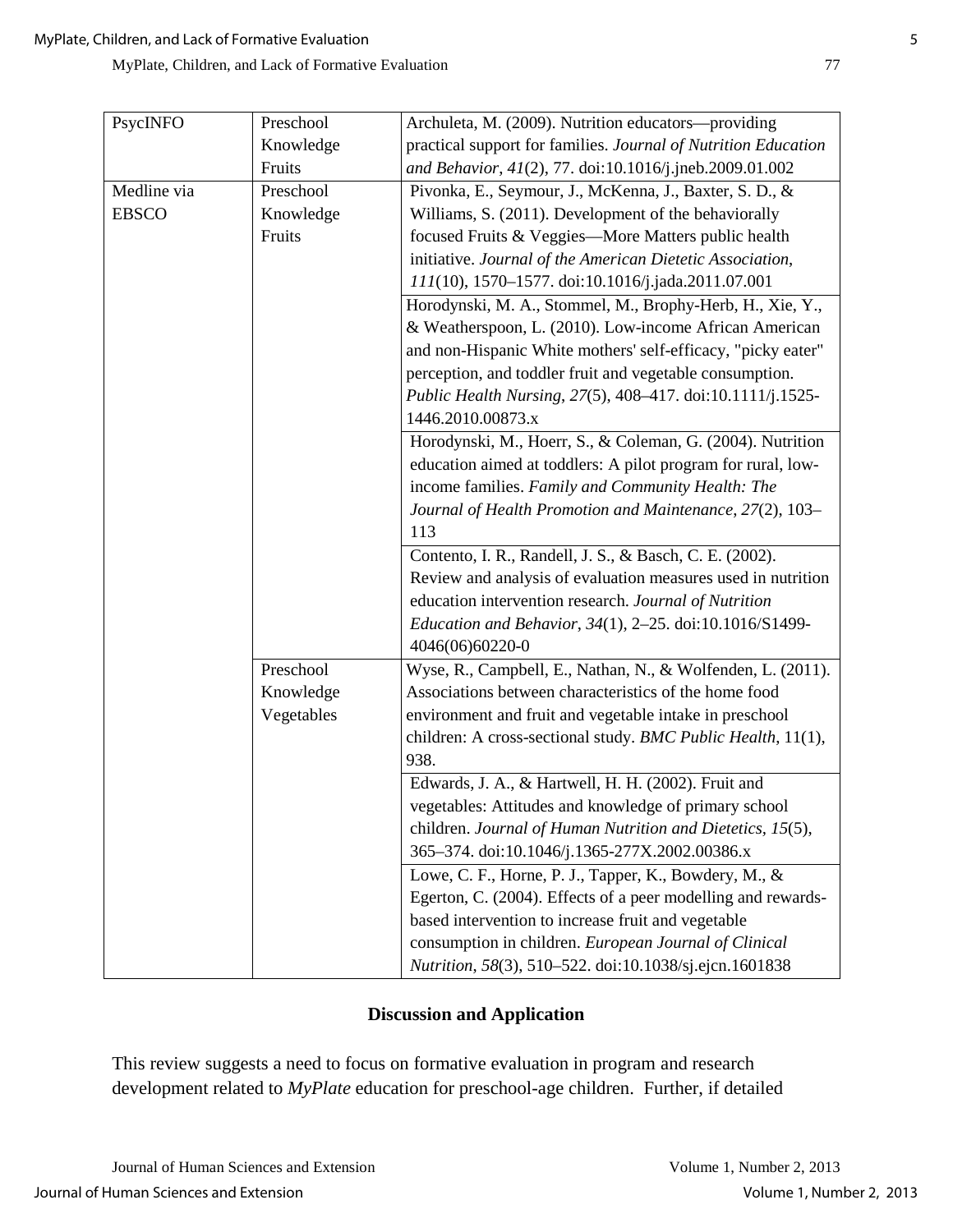qualitative and narrative studies are published in addition to quantitative studies, a clearer picture of what the preschool child knows about these matters could be determined. This will better equip practitioners and educators to introduce children to fruits, vegetables, dairy, grains, and protein, as well as the self-monitoring skills that are crucial to appropriate eating behaviors. According to the Transtheoretical Model, behavior change is most effective when tailored to an individual's stage of change (Prochaska, DiClemente, & Norcross, 1992). Knowledge and understanding are fundamental to the model, and increased formative evaluation research would assist in better establishing these stages for children. To date, the literature provides a vague understanding of what preschoolers know about these topics, and none relates it to the stages-ofchange model.

There are many practical reasons for developing a better understanding of what children already know. For example, if children do not know the difference between a fruit and a vegetable, then programming should focus on defining characteristics of fruits and vegetables and how to tell these apart. However, if children already know the difference between fruits and vegetables, but do not understand why they should eat these foods, then programing should focus on the role these foods play in their health.

The public sharing of formative research would yield information about children's pre-existing knowledge and skills relevant to learning *MyPlate*. This type of research could also document the process of developing instructional materials that addressed learning objectives such as:

- 1. Labeling appropriately the five sections of *MyPlate*;
- 2. Listing examples of fruits, vegetables, whole grains, and sources of protein and dairy (given these category labels) that occupy *MyPlate*;
- 3. Classifying examples fruits, vegetables, etc., into the appropriate categories on *MyPlate* (when the examples are in the form of objects, pictures, diagrams, or words);
- 4. Saying "no" to foods that are not part of the *MyPlate* (e.g., candies and sodas); and
- 5. Shopping for *MyPlate* foods with parents or guardians.

#### **Conclusion**

Formative evaluation should be used to guide program development because it gives immediate feedback regarding effectiveness in meeting learning outcomes. Nutrition education programs can be delivered in a variety of formal (school) and informal settings including television, museums, libraries, clubs, playgrounds, and the day-to-day interactions between parents and children (e.g., Fenichel & Schweingruber, 2010). As children develop a greater understanding of the components and value of *MyPlate*, they begin to acquire the needed skills necessary for weight management (Ritchie et al., 2006). Nutrition education programs are more effective with an increased emphasis on formative evaluation because attention can be given to effectiveness throughout the education process. Researchers must use and publish the results of formative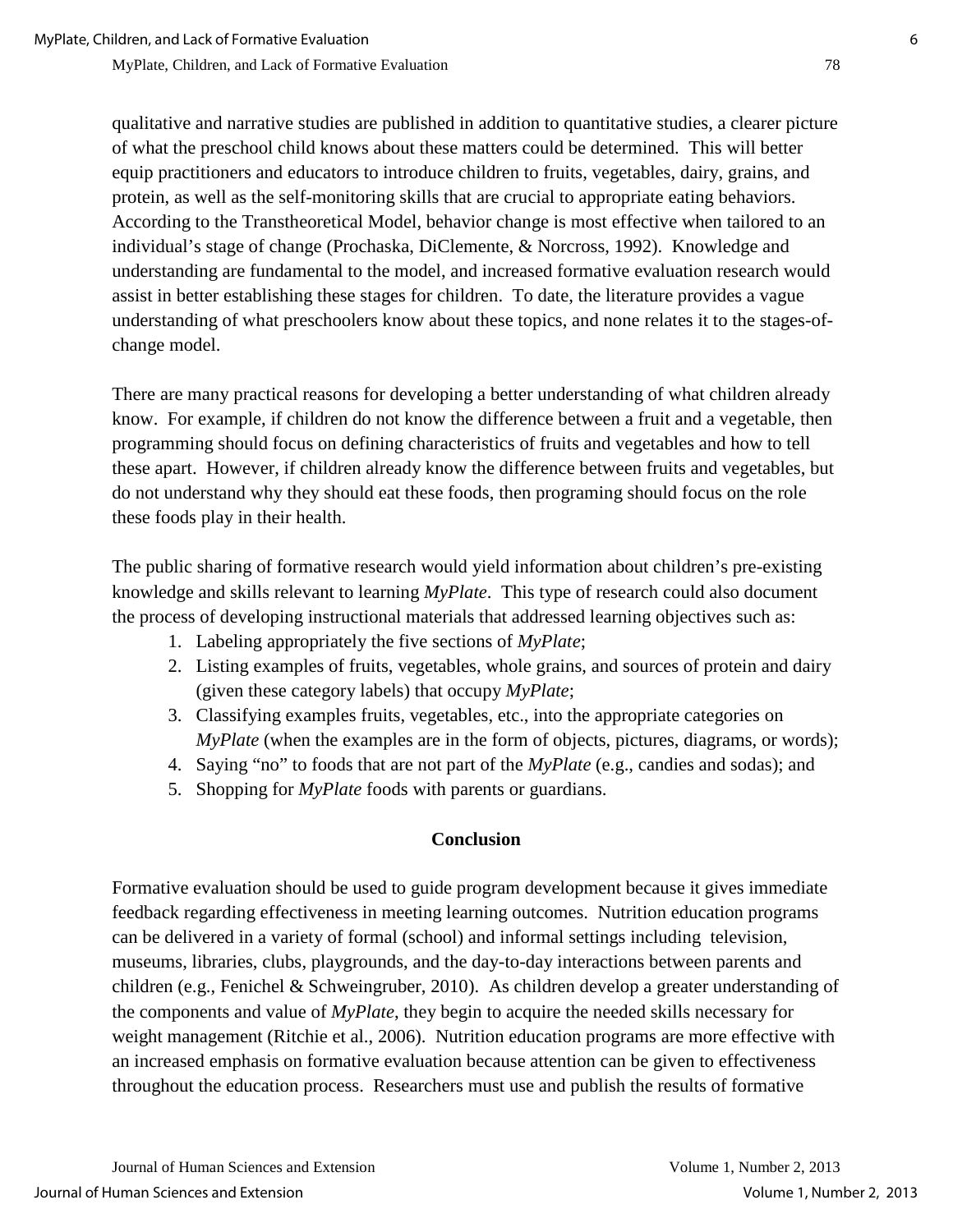MyPlate, Children, and Lack of Formative Evaluation 79

evaluation studies to help educators create effective education programs, which help children understand the choices that impact their health.

#### **References**

Briggs, M., Fleischhacker, S., & Mueller, C. G. (2010). Position of the American Dietetic Association, School Nutrition Association, and Society for Nutrition Education: Comprehensive school nutrition services. *Journal of Nutrition Education and Behavior, 42(*6), 360–371. doi:10.1016/j.jneb.2010.08.007

Centers for Disease Control and Prevention (CDC). (2010). *Obesity among low-income preschool children.* Available at

http://www.cdc.gov/obesity/downloads/PedNSSFactSheet.pdf

Centers for Disease Control and Prevention (CDC). (2012). 2011 Pediatric nutrition surveillance. Available at http://www.cdc.gov/pednss/pednss\_tables/pdf/national\_table18.pdf

Crooks, T. (2001). *The validity of formative assessments.* Paper presented at the British Educational Research Association Annual Conference, University of Leeds.

- Fenichel, M., & Schweingruber, H. A. (2010). *Surrounded by science: Learning science in informal environments.* Washington, DC: National Academies Press.
- Fisch, S. M., & Bernstein, L. (2001). Formative research revealed: Methodological and process issues in formative research. In S. M. Fisch & R. T. Truglio (Eds.), *"G" is for growing: Thirty years of research on children and Sesame Street* (pp. 39–60). Mahwah, NJ: Lawrence Erlbaum Associates.
- Heim, S., Stang, J., & Ireland, M. (2009). A garden pilot project enhances fruit and vegetable consumption among children. *Journal of the American Dietetic Association, 109*(7), 1220–1226. doi:10.1016/j.jada.2009.04.009
- Looney, J. W. (2011). Integrating formative and summative assessment: Progress toward a seamless system? *OECD Education Working Papers, 58.* doi:10.1787/5kghx3kbl734-en
- Ogden, C., & Carroll, M. (2010). Prevalence of obesity among children and adolescents: United States, trends 1963-1965 through 2007-2008. Available at

http://www.cdc.gov/nchs/data/hestat/obesity\_child\_07\_08/obesity\_child\_07\_08.pdf

- Palmer, E. L. (1976). Applications of psychology to television programming: Program execution. *American Psychologist, 31*(2), 137–138. doi:10.1037/0003-066X.31.2.137
- Pivonka, E., Seymour, J., McKenna, J., Baxter, S. D., & Williams, S. (2011). Development of the behaviorally focused Fruits & Veggies—More Matters public health initiative. *Journal of the American Dietetic Association, 111*(10), 1570–1577. doi:10.1016/j.jada.2011.07.001
- Post, R., Haven, J., & Maniscalco, S. (2012). Putting MyPlate to work for nutrition educators. *Journal of Nutrition Education and Behavior, 44*(2), 98–99. doi:10.1016/j.jneb.2012.01.007